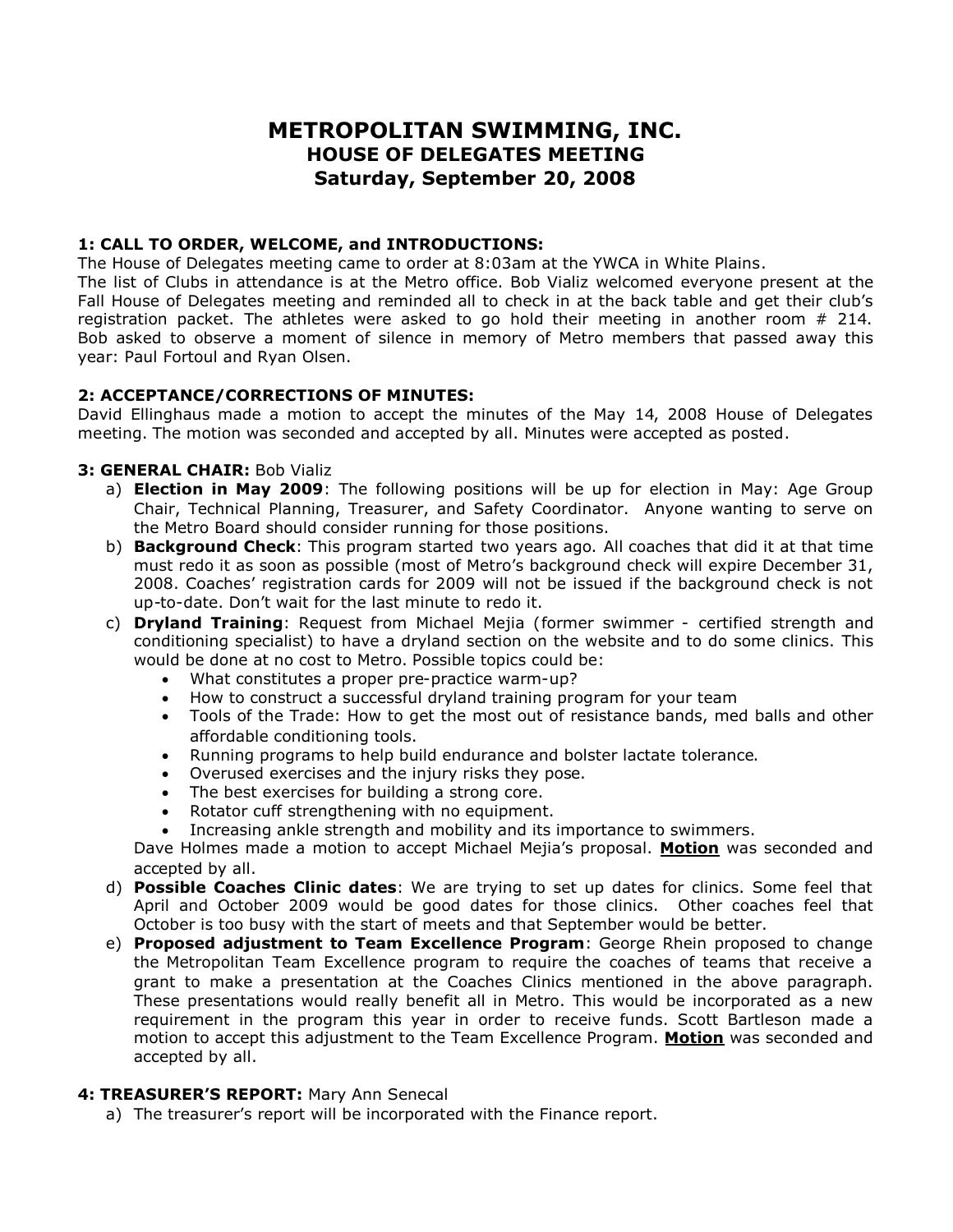#### **5: FINANCE CHAIR:** Corinne Cody

- a) Teams that are organized as **Tax Exempt Organizations** should be aware that there is a New York State Tax Law Amendment related to certain sales made by Tax Exempt Organizations. Please review the notice posted on the website at "Finance" to see if your team is affected by this. Also make sure that teams who pay computer operators, officials, coaches or other non employees (\$600 or more) must issue the 1099 at the end of the year and file a 1096with the government. Also check the USA-Swimming Website at "Clubs" and "Finance".
- b) **Final 2007-2008 Budget report was available at the meeting**. We actually did better than what we thought we would do: sanctions, fines, surcharge, club registration, athletes' registration and Open Water revenues were higher than the approved budget. Our expenses were down. Question about the Joe Stetz Scholarship: we receive \$25 from each Club Registration fee to go towards the scholarship. We pay out \$2,000 for the scholarship and we had to disburse \$175 to reach \$2,000.

#### **6: ADMINISTRATIVE VICE CHAIR**: George Rhein

- a) **Review of post competition meet reports**: Important change discussed in May: Reports must be received on time, within 14 days after the meet, or the club loses the 20% exemption for their own meet entries' surcharge. We will accept the postmark date! If some clubs can't get the check with their report, they can add an explanation and a voucher. Make sure that you use the correct form (posted on the Metro Website) and use George's correct address: 7 Beechwood Court – Lake Grove, NY 11755
- b) **Review of Procedures for meet Directors regarding officials**: Meet hosts must contact their officials area chair within 14 days of the meet, and let him, or her, know which officials they will be using for the meet. If the club doesn't have officials, the area chair will then provide officials for the meet.
- c) **Presentation of proposed by law changes**: this will be done in January 2009 Changes regarding the way that information is mailed – emailed – or posted on the website -  $\#$  4.13 - $\#$  5.16 -  $\#$  10.10 -  $\#$  16.15 – will be included in the changes. It will be mailed to everybody at least 30 days before the January 2009 meeting.
- d) **Metropolitan Club Excellence Program**: will be posted on the website by September 30<sup>th</sup>; applications will be due back to the Metro Office by October  $31<sup>st</sup>$ ; clubs will be informed of their status by November 15<sup>th</sup>; the grant applications will then be due back by December 5<sup>th</sup>; stipends will then be announced at the January HOD (January 14, 2009). Five clubs received the awards last year: Three Village Swim Club (bought video equipment to videotape the swimmers and give them the tapes), Badgers, La Guardia Aquatic Club (bought video equipment), Asphalt Green Unified Aquatics (purchased equipment for training), Long Island Aquatic Club (purchased video and dryland equipment).

#### **7: AGE GROUP VICE CHAIR:** Edgar Perez/Bryan Dorsey

- a) **Review of Long Course Zone Meet:** Facility was kind of interesting because there was a very small deck and with such a large team, it was hard keeping the whole team on the pool deck. We took 5<sup>th</sup> overall. Competition was great and the Metro swimmers did very well and were very enthusiastic about the meet.
- b) **Zone Team Equipment Bids:** we will be accepting bids from vendors for our Zone Team. Information will be posted on the website. We will also open the bidding process to non-Speedo vendors.
- c) **Terri Wolin (PSST)** questioned the way teams are made aware of cuts in a meet. Too often, she has been told that her team was cut from a meet a couple of days before the meet. Bob Vializ answered the question: the meets must be run the way it is written on the meet information unless the host team seeks prior approval from the Metro Board to make some changes. It also requires getting approval from all the teams that will be attending the meet. Teams must be notified whether they are in the meet or not **at least one week** before the meet (earlier if possible). If this is done less than a week before the meet, teams then cannot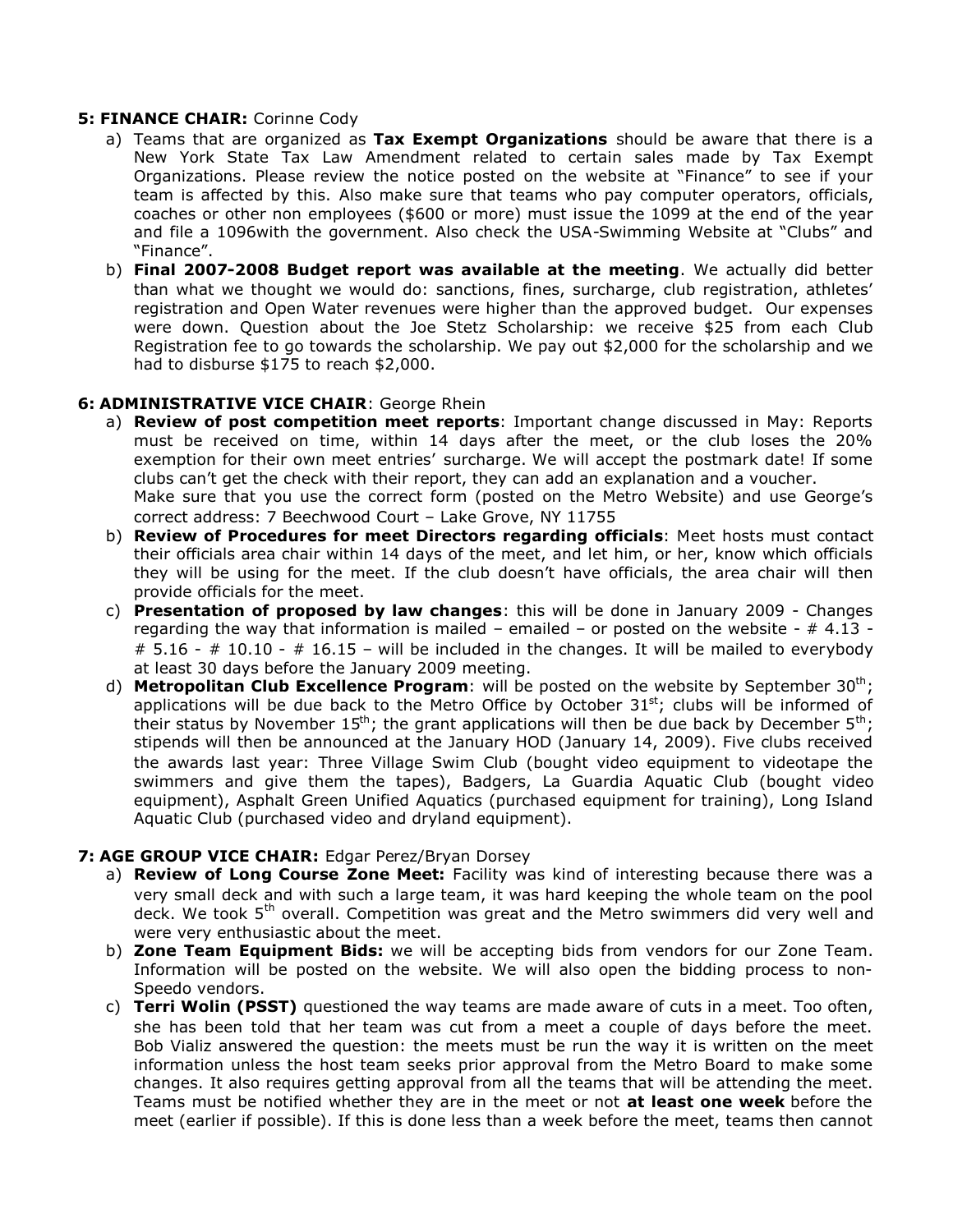be cut from the meet. Reminder: if you don't get a notification that entries were received, please call the meet host to make sure that you are in the meet. Never assume that you are actually in! If your team experiences some kind of problems, please make a written complaint to Metro so that it can be sent to review. Metro can't act without it. Bob also mentioned that we are working on templates for meet information requirements. Everyone runs meets differently and different level of ability or expertise. If a team doesn't like the way another team runs their home meets, they should not attend. A long discussion followed on the subject of meet entries and teams from other LSC's. Metro teams must send their entries before the Metro deadline. After that Metro deadline is passed, teams will be entered on a first come first served basis, regardless of the fact that they are from Metro or another LSC.

#### **8: SENIOR VICE CHAIR:** Brian Brown

a) **Olympic Trials:** Sixteen Metro Swimmers participated in the Olympic Trials in Omaha, Nebraska: 5 from AGUA, 3 from LIAC, 2 from Badgers, 1 from LaGuardia, 1 from NYAC, 1 from TVSC, 2 from WPSC, 1 from EAST. Congratulations to all. Also, Thomas Luchsinger of TVSC was chosen to swim on the World Junior Team in Monterey, Mexico. Barry's former swimmer Julia Smit also competed in Beijing in the women freestyle relay. Congratulations.

#### **9: TECHNICAL PLANNING:** David Ellinghaus

- a) **Proposal to drop JO Distance events**: David Ellinghaus made a motion to drop the 1000 free (13-14) and 1650 free (15-18) from JO's. Carle Fierro seconded the motion. After long discussion on this subject, David removed his proposal. **Motion will be tabled.**
- b) **Vote to approve JO order of events**: David Ellinghaus made a motion to adopt a new order of events at JO's: Start prelims with an individual event and follow by the relays on Friday and Sunday (and for the timed finals sessions) and then run the rest of the individual events of that day). Edgar Perez seconded the motion. All were in favor. **Motion carries**.
- c) **Awards**: Request to have guidelines for awards at Championship meets. Edgar Perez answered that this is in the works.

#### **10: ATHLETES REPRESENTATIVES:** Zach Coleman/Erik Heinemann

- a) Bob Vializ introduced Erik Heinemann, our Junior Athlete' Rep. Erik reported on the meeting that he had with the athletes.
	- Athletes are not happy that the website for Super Sectionals was not very user friendly.
	- At Zones, a lot of swimmers were not allowed on deck to cheer for the team.
	- Problems with the bus at Zones this summer.
	- Some senior swimmers would like to swim more often in the morning at regular meets instead of having their sessions always in the afternoon.

#### **11: SAFETY CHAIR:** Paul Furbeck

- a) **Explanation of Coaches Safety Requirements**: If lifeguard certification expired, all you have to do is renew your life guarding certification and take the online test on the USA Swimming website. The "Written Exam Only" option is designed for participants who completed one of the life quarding courses accepted by USA Swimming. Because these participants have already demonstrated water rescue skills, they have the option to complete the "written exam only" portion of the course. This, combined with their current certification, qualifies them to complete the Safety Training for Swim Coaches requirement. Follow these steps:
	- 1) Determine that the coach has current certification in one of the accepted courses.
	- 2) Successfully complete the online written exam. After successfully completing the exam, the coach will receive an email (to the email address that is listed in the registration profile) for verification purposes which should be printed out. It will be required when requesting the Safety Training for Swim Coaches certification.
	- 3) Submit a copy of the email confirming successful completion of the written Safety Training for Swim Coaches test along with a copy of a current approved life guarding card to the Barry. The Safety Training for Swim Coaches certification expires three years from either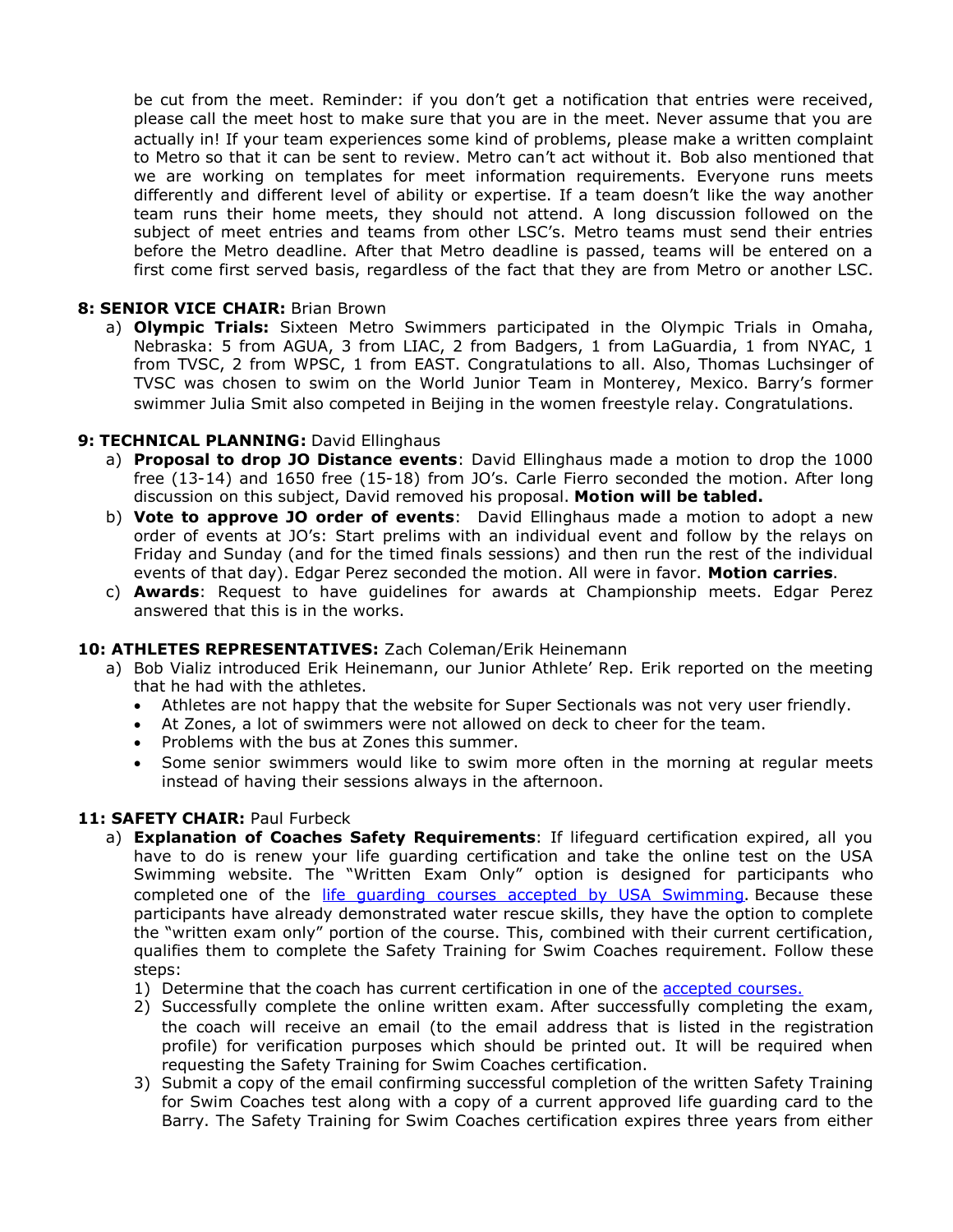the date of the written exam or the date of the life guarding certification, whichever is *earlier.* (For example, if the life guarding card has 18 months remaining at the time of submission to the LSC, the Safety Training for Swim Coaches certification will also expire in 18 months.)

# **12: OFFICIALS CHAIR:** Paul Simco

- a) **Thanks You:** Paul thanked the board and George for their support during the last couple of years. Paul also reminded all that all officials are volunteer officials, whether they receive a stipend for their work or not. They are all non-athletes member of USA-Swimming.
- b) **Review of Officials Policy:** All officials must be certified. First they must attend a clinic and they will then become certified as "Stroke & Turn" Official. They get their training on deck and must perform 6 sessions prior to becoming certified. They will spend at least one year as "Stroke & Turns" officials. If they are interested in moving up to become a Starter (and then to Referee), they must request this to their Area Chair. The whole process to move up to become a Referee takes about 4 years. Coaches are asked to provide the area chairs with the positive as well as negative feedback about the officials' performances.
- c) **Note to meet directors:** don't wait 14 days before your meet to request officials. Do it right away when you set up your meet.
- d) **By-Laws**: A couple of changes: Rockland County moved back to Hudson Valley South. Other changes were made: Paul McClintock has stepped down as Are Chair of Hudson Valley South. Thanks to Paul for all his years as Area Chair. Bruce Brooks is now the new HV South Area Chair and Mike Morrissey will be his Assistant Area Chair. Paul McClintock is staying on as "Rules Interpreter" for Metropolitan Swimming.
- e) **Question**: It seems that there is a perception, especially on Long Island, that Nassau County is required to pay their officials. Answer: In Metro, and in all USA Swimming, all officials are volunteers but some are receiving a "stipend". The wording will be changed in the by-laws. Some teams do give a stipend to their officials but most teams in Metro do not pay their officials.

#### **13: REGISTRATION COORDINATOR:** Barry Roffer

- a) **New Clubs:** Richmond Aquatic Swim Team (Staten Island) and Bethpage (Long Island). A new club out of the New Rochelle Y is trying to get approved as well.
- b) **Packets:** No applications in the packet. Please download them from the Metro website. Club dues are \$150 – All Athletes and Non-Athletes are \$55 each and transfers are \$5. No personal checks. Club checks only. Separate checks for: Club – Athletes – Non Athletes and Transfers. All is due to the office no later than December  $1<sup>st</sup>$ . Athletes must be registered to swim in a meet!
- c) **Coaches Certifications:** please send your updated certifications and credentials to Barry in order to receive your updated coach's card.
- d) **Job Page on Website:** A request was made to add a "Job Request" page on our website to help coaches looking for a job or clubs looking for coaches.

#### **14: NATIONAL TIMES VERIFICATION/TOP 16:** Monique Grayson/Mary Ann Senecal

- a) **Reminder:** Meet hosts must send a complete meet backup of their meet within 48 hours of the end of each meet.
	- Meets held in Metro North (NYC & Counties North) should be emailed to Monique at mggrayson@aol.com
	- Meets held in Metro South (Queens & Brooklyn & LI) should be emailed to Mary Ann at msenecal@optonline.net
- b) **Top 16**: preview of USA-Swimming Top 16 lists of Metro swimmers (2007-08) are posted on the Metro website. There is also a link for the complete list of Top 16.

# **15: OPEN WATER CHAIR:** Bea Hartigan

a) **Open Water Championships Report:** We had a successful championship this past summer. Good turnout but not so good for Age Group swimmers (TVSC was the only team